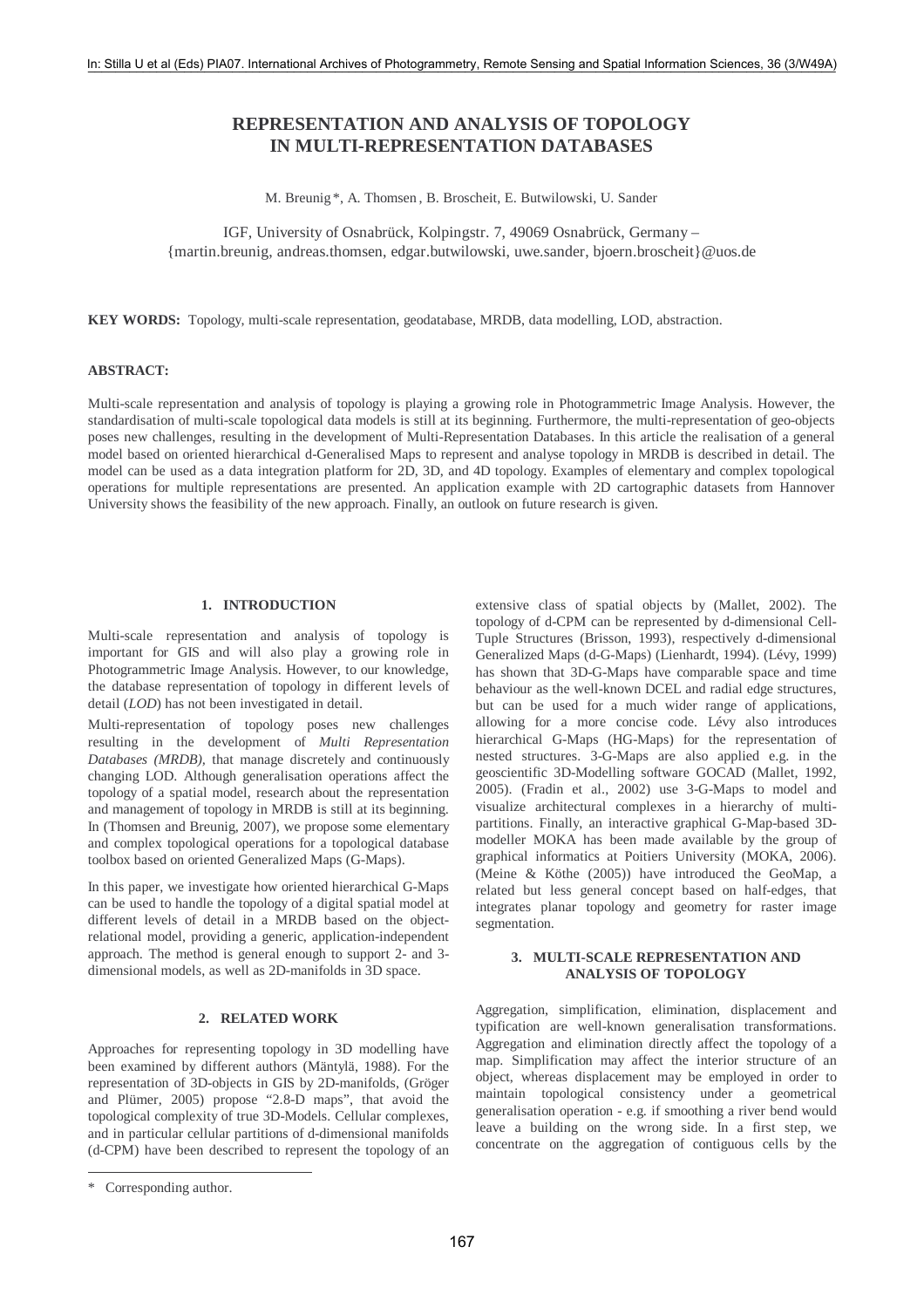application of sequences of Euler transformations, being aware that this approach covers only a selection of generalisation operations. In a second step, we will try to model the aggregation of disjoint cells using transformations of classifications/colourings of cellular complexes. Whereas the choice of the generalisation method is taken by the geoscientist, supported by specialised software (cf. Haunert & Sester, 2005), we focus on the representation of the given transformations and of the resulting relationships between LOD in the MRDB. Relationships between cells at different levels can be defined by explicit links, or by indicating the sequence of elementary operations that transform a cellular complex at scale *A* into a cellular complex at scale *B*. It is the task of the database software, to keep track of the incurred changes, and if possible to support *transitions* with *commit* and *rollback* operations.

#### **3.1 Representation**

**3.1.1 Hierarchies of maps:** For the representation of multiscale topology, Lévy (1999) proposes Hierarchical G-Maps (HG-Maps): The Aggregation of neighbouring cells results in a classification of cells on the more detailed level *A*, each class being associated with one cell on the less detailed level *B*. It can be represented by an n:1-mapping from one level *A* to level *B*. As cells are merged, and interior boundaries disappear, the number of cell-tuples is reduced. The cell-tuples on level *B* can be associated with a selection of cell-tuples on the lower level *A*, or be identified with a subset of the latter. If the geometry of the remaining cell boundaries is not changed after the aggregation step, higher level cell-tuples may delegate their geometrical embedding (co-ordinates, lengths, angles etc.) to their counterparts on the lower level (**fig. 1**), so that a higherlevel edge is geometrically represented by a sequence of lowerlevel arcs and vertices. Otherwise, links with a new higherlevel geometrical embedding must be established.



Figure 1. Generalisation by aggregation in a hierarchical 2-G-Map. Cell-tuples (darts) are symbolised by small pins.

**3.1.2** Progressive Variation of LOD: Due to the necessity of keeping all levels of detail consistent with each other, any changes in an MRDB are first introduced at the greatest scale, and then propagated upwards using appropriate generalisation methods (Haunert & Sester, 2005). Carrying this "dynamic" approach a step further, we investigate the applicability of progressive meshes. The progressive triangulation method (Hoppe, 1996) uses two localised elementary operations, namely the "edge collapse" and its inverse, the "vertex split", to coarsen or to refine a triangle network incrementally in both directions, by successively applying a sequence of stored

"delta" operations. This method is well suited for *progressive transmission*, as it can reduce the amount of data exchanged between a geo-database server and a local client (cf. Shumilov et al., 2002).

Generalized maps are abstract simplicial complexes, but Hoppe's method cannot be adapted: Although a d-cell-tuple is an abstract d-simplex, its d+1 components belong each to a different class defined by dimension, and therefore cannot be merged, like in an "edge collapse" operation on a triangle network. An analogous argument holds for the inverse "vertex split" operation. Instead, we investigate the possibility to use combinations of the Euler elementary split and merge operations on cells to model the transformation of topology induced by generalisation. Different from Hoppe's method, the progressive mesh transformation is controlled by the external generalisation method, and not by a given optimisation criterion. Note that the merge operations are applicable only in certain configurations and hence require supervision.

#### **3.2 Analysis**

The relational representation of d-G-Maps has been made persistent using an Object-Relational Database Management System (*ORDBMS*). Implementing a topological component for multi-representation databases (Thomsen and Breunig, 2007) we used 2D- and 3D-G-Maps with the ORDBMS PostgreSQL (PostgreSQL.org, 2006) in combination with the open source PostGIS (PostGIS.org, 2006).



Figure 2. 2-G-Map with darts and involutions, and cell-tuple representation of the orbits around node  $n_l$ , edge  $e_l$  and face  $f$ .

**3.2.1 Oriented Generalized Maps:** An *oriented Generalized Map of dimension d (d-G-Map)* (Lienhardt, 1994) represents a cellular complex that is used as a discrete model of the topology of an orientable manifold of dimension d. It consists of a set of *darts*, d+1 transformations of the set of darts,  $\alpha_i$ ,  $i = 0, \ldots, d$ , that are *involutions* verifying  $\alpha_i(\alpha_i(x)) = x$  (**fig. 2**). The involutions must further verify the condition that  $\alpha_i$  ( $\alpha_{i+2+k}$  ()) is an involution for  $k \ge 0$ . Subsets of darts that can be reached from a starting dart  $x_0$  by any combination of involutions  $\alpha_i$   $\ldots$   $\alpha_i$  are called *orbits*. We note them *orbit*<sup>*d*</sup>(*i*, ...,*j*,  $x_0$ ) or *orbit*<sup>*d*</sup><sub>*i*…j</sub>( $x_0$ ), where *d* is the dimension of the G-Map, the indexes *i, …, j* are a subset of *{0,…,d}*, and  $x_0$  is the starting dart. Certain orbits, namely those of the form *orbit<sup>d</sup>*(...~*k*...), that use all involutions except  $\alpha_k$ , determine the *k*-dimensional cells of the cellular complex, i.e. nodes, edges, faces, and solids for dimension  $d=3$  (**fig. 2**). In a d-G-Map,  $orbit_{0...d}(x_0)$  returns the connected component containing *x0*. Orbits *orbiti()*, and by Lienhardt's condition, orbits of the form *orbit<sub>i,i+2+k</sub>*() have a fixed length. Other orbits can be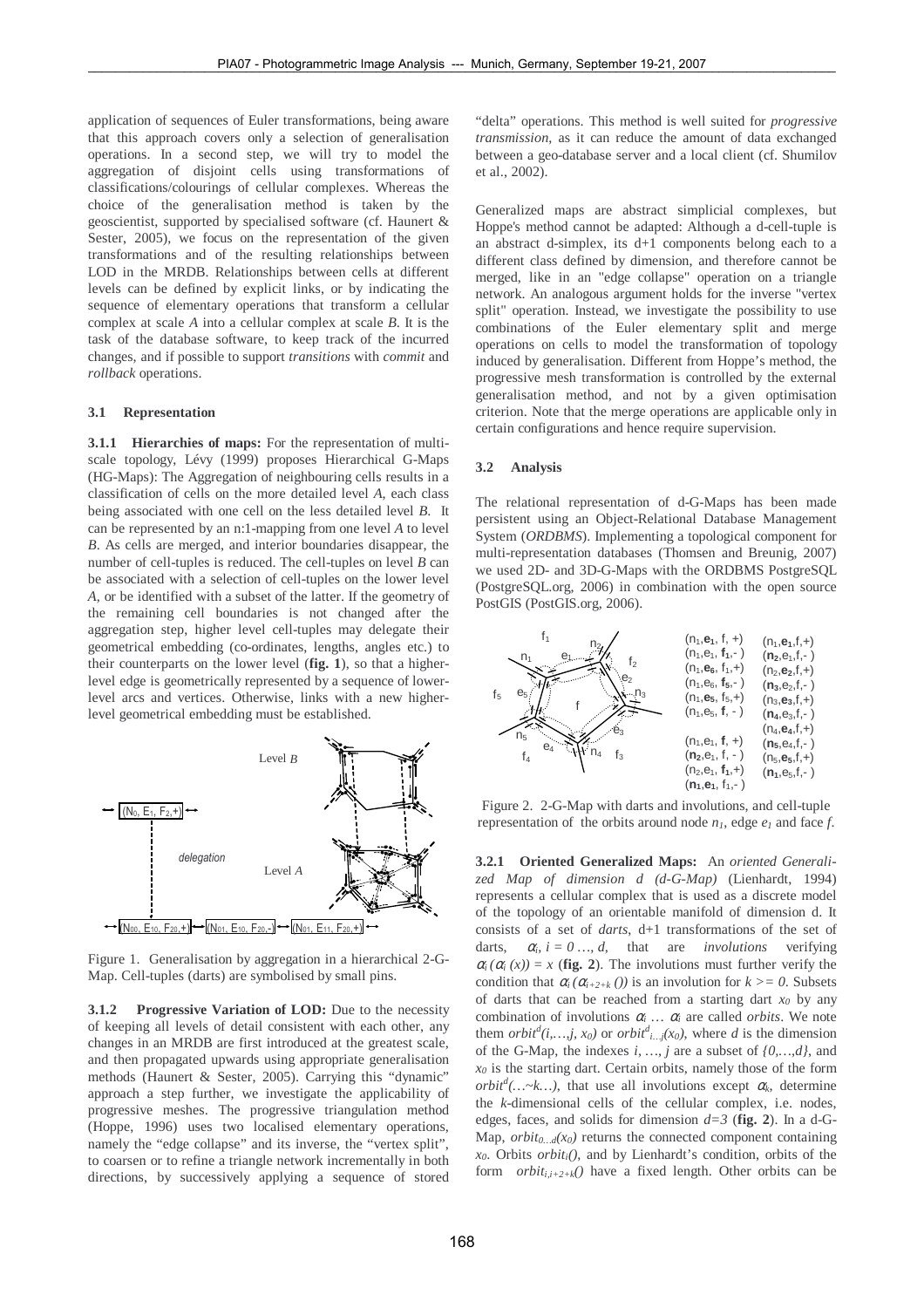implemented by single or nested programming loops, a small number of orbits however, are more complicated – they can be implemented recursively, returning the subset of cell-tuples as a collection of connected sequences possibly interrupted by discontinuities. For some topological operations, especially the solid split operation, we need *continuous loops* that generally are defined by the user, and not produced by an orbit. Different from linear iterators, orbits and loops are examples of *circulators* (Fabri et al., 1998) that can begin at any object in the circular sequence, and advance until the starting point is again encountered.

**3.2.2 Realisation by means of an ORDBMS:** Whereas G-Maps can be implemented focusing on the involution transitions represented e.g. as references between anonymous darts, we prefer the relational realisation to focus on the darts, which are represented by signed *d-cell-tuples (c0, …, cd, +/- , …)* (**fig. 2**), cf. (Brisson, 1993), collected in the tables of an ORDBMS. The  $c_i$  are identifiers of cells of dimension  $i$ , i.e. nodes, edges, faces, solids. The identifiers of the *neighbour cells*  $c\_inv_j$ ,  $0 \le j \le d$ , are also attached to the cell-tuples. The involutions  $\alpha_i$  are implemented as "switch" operations that transform the *cell-tuple key*  $(c_0, ..., c_i, ..., c_d)$  into  $(c_0, \ldots, c_{\text{in}} v_j, \ldots, c_d)$ , exchanging  $c_j$  and  $c_{\text{in}} v_j$  and then retrieve the corresponding cell-tuple record from the database.

**Orbits and loops.** By definition, an orbit *orbit<sub>i..j.</sub>* $(ct<sub>0</sub>)$  consists of the subset of cell-tuples that can be reached from *ct0* using any combination of  $\alpha_{i...}, \alpha_{j...}$  The components of dimension *k* where  $k$  is not contained in the set of indices  $i, \ldots, j$  remain fixed, e.g. if  $ct_0 = (n, e, f, s)$ , then  $orbit_{012}(ct_0)$  leaves solid s fixed, and returns all cell-tuples of the form (\*,\*,\*,s).

The implementation of the darts of a G-Map as cell-tuples in a relational DBMS is straightforward, the involutions can be implemented using queries or joins, supported by foreign keys and indexes, and iterators can be realised as database cursors, but a normal relational DBMS does not provide the equivalent of circulators, i.e. closed loops of undetermined, albeit finite, length. The representation of orbits therefore needs additional code controlling repeated database queries. As such implementations are not very efficient, we try to replace orbits by subset queries, wherever the circular arrangement is dispensable.

The trivial orbits of the form  $orbit<sub>i</sub>(t)$  can be treated like the corresponding involutions, and by Lienhardt's condition, orbits of the form  $orbit_{i,i+2+k}$ () have a constant length of four and can be modelled by a limited number of queries or join operations. Whereas RDBMS do not support cyclic cursors that would correspond to circulators, result sets of queries can be ordered, e.g. the query:

SELECT \* FROM celltuples WHERE <condition> ORDER BY face, edge, sign;

returns the retrieved cell-tuples ordered according to faces, in ordered pairs corresponding to the edges of the face boundary, although not in a cyclic arrangement. In some application cases, this may be sufficient. Whenever the orbit arrangement must be reproduced exactly, however, a true orbit can be implemented by stepwise executing the involution operations:

*Start with* 

 *node n0, edge e0, face f0, sign sg0, n\_inv0, e\_inv0, f\_inv0;*  $i = 0$ 

```
repeat { 
   ++i; update j; /* j: selector of the next involution α
j*/
   case j { 
       0: SELECT node as ni, edge as ei, face as fi, n_invi …
                FROM celltuples 
               WHERE n_i = n inv<sub>i-1</sub> AND e_i = e_{i-1} AND f_i = f_{i-1}1: SELECT node as n<sub>i</sub>, edge as e<sub>i</sub>, face as f<sub>i</sub>, e_inv<sub>i…</sub>
                FROM celltuples 
               WHERE n_i = n_{i-1} AND e_i = e_{i} inv<sub>i-1</sub> AND f_i = f_{i-1} 2: SELECT node as ni, edge as ei, face as fi, f_invi … 
                 FROM celltuples 
                WHERE n_i = n_{i-1} AND e_i = e_{i-1} AND f_i = f_{\text{in}} + \frac{1}{2}} until n_i = n_0 and e_i = e_0 and f_i = f_0;
```
We use a *selector* variable to determine the next transition step. This procedure can be modified to implement any closed loops in the G-Map, by attaching to the cell-tuples a selector variable the current value of which controls the choice of the next <sup>α</sup>*i* transition.  $f<sub>1</sub>$ 



Figure 3. Merging two edges  $e_0$ ,  $e_1$  that separate faces  $f_0$ ,  $f_1$ , by deletion of a node *n*.

**3.2.3 Realisation of simple generalisation operations:** At the present stage, we concentrate on basic split and merge operations, which serve to build more complex aggregation operations in 2D and 3D.

**Merging two edges.** The merging of two edges, i.e. 1-cells, by removal of an intermediate node is straightforward: consider a sequence  $n_1 e_1 n_2 n_2$  consisting of nodes  $n_i$  and edges  $e_i$ . We wish to replace  $e_1$  *n*  $e_2$  by a new edge  $e$ , hence we delete all cell-tuples *(n,…)* having *n* as node component, and in all celltuples containing  $e_1$  or  $e_2$  as edge component, we replace  $e_1$  and  $e_2$  by *e*. Then, we update all cell-tuples related to  $(n_1, e_1, \ldots)$  or  $(n_2, e_2,...)$  by  $\alpha_1$  involutions. If node *n* and edges  $e_1$ ,  $e_2$  are not used elsewhere, we delete them as well (**fig. 3**). A necessary condition for the edge merge operation to be applicable is that there are only two edges incident with node *n*. This can be checked counting the length of an  $orbit_{12}((n, e<sub>1</sub>, f<sub>1</sub>))$ , or by counting the number of darts returned by a corresponding SQL query. In the following, we tacitly assume that whenever a sequence of edges without branches that separates two faces is to be submitted to a merge operation, it is first transformed into a single edge by a succession of edge merges.

**Merging two faces.** Let us consider the following situation:

Two faces *f1* and *f2* are separated by one edge *e* between nodes  $n_1$  and  $n_2$ . By removing *e*,  $f_1$  and  $f_2$  are merged into one face *f* (**fig. 4**). Again, we first remove all cell-tuples containing edge *e*. Then in all cell-tuples containing *f1* or *f2*, we replace these by *f*. Next, we replace  $f_1, f_2$  by *f* in all cell-tuples relating  $f_1, f_2$  by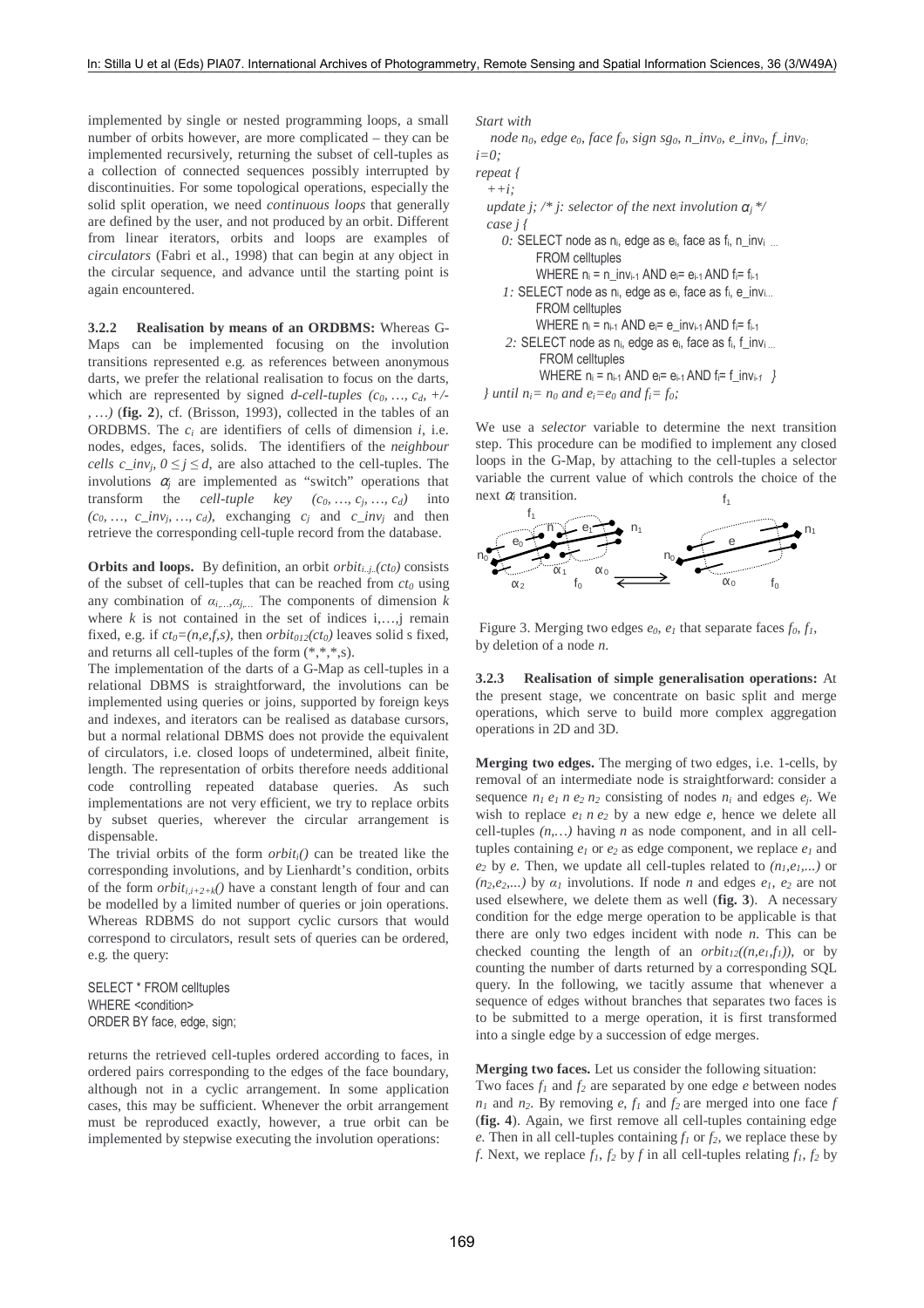$\alpha_2$  involutions, and "repair" the involutions at nodes *n1* and  $n_2$ replacing sequences of the form *(ni,ex,f)* <sup>α</sup> *1 (ni,e,f)* <sup>α</sup> *2 (ni,e,f)* <sup>α</sup> *<sup>1</sup> (ni,ey,f)* by  $(n_i, e_x, f) \, \alpha_1 \, (n_i, e_y, f) \, (\text{fig. 4}).$ 

The face merge operation can be applied if none of the faces separated by e belongs to the outside ("universe") of the G-Map. Otherwise, it has to be verified that the operation doesn't produce a "bridge" configuration – a single edge incident on both sides to the outside, linking two connected parts of the G-Map. Though bridge configurations could be modelled in 2D using the orientation of the cell-tuples, we exclude them because they do not fit well with our definition of an involution as exchange of two distinct k-cells.



Figure 4. Merging two faces *f1*, *f2* by removing edge *e*.

**Splitting a solid.** The inverse operations are decomposed analogously, exchanging the roles of insert and delete operations. Let us discuss the splitting of a solid *s* by the insertion of a separating face *f*, into two solids  $s_1$ ,  $s_2$  (**fig. 5**). Besides set operations, splitting a 3d-cell requires the use of an  $orbit<sub>012</sub>$ <sup> $\ell$ </sup>). We start with the definition of a closed connected sequence of nodes and edges that define the contact – the seam – between the circumference of the face and the meshing of the inner surface of the solid. This can be done using a sequence of cell-tuples connected by  $\alpha_0$ -  $\alpha_1$ -, and  $\alpha_2$ -involutions forming a closed loop. This seam location has to be defined by the user or by a client program, and the number of its nodes and edges must coincide with that of the boundary of *f*. The operation

then consists of the following steps: First, insert face *f*, and solids *s1* and *s2*. Next, for each pair of cell-tuples situated on either side of the seam location, replace  $(n_i, e_i, f_k, s, +) \alpha_2 (n_i, e_i, f, s, -)$ 

#### by a sequence

 $(n_i, e_{i}f_k, s_1, +) \alpha_2 (n_i, e_{i}f, s_1, -) \alpha_3 (n_i, e_{i}f, s_2, +) \alpha_2 (n_i, e_{i}f_{i}s_2, -).$ 

Finally, starting from a cell-tuple  $ct_0(n_i, e_i, f, s_i, +)$ , use an *orbit<sub>012</sub>*(*ct<sub>0</sub>*) to replace *s* by  $s<sub>1</sub>$  on every cell-tuple encountered, and all cell-tuples related by  $\alpha_3$ -involutions. By the use of an *orbit<sub>012</sub>* $($ , we assure that all cell-tuples  $ct($ ....,s) selected for update are situated on the boundary of solid *s* and on one side of face *f*, independent of the value of the solid component. Next we repeat the same procedure starting with  $(n_i, e_i, f, s_2, -)$ , replacing *s* by *s2* on the other side of face *f*.

Obviously, such sequences can be implemented using the insert, delete and update operations of a relational database within a transaction. For the solid merge to be applicable, we have to check that there is no other contact between  $s<sub>l</sub>$  and  $s<sub>2</sub>$ , and that none of the solids *s1* and *s2* is part of the outside of the G-Map. Otherwise, we have to check that no 3D-bridge configurations result, i.e. a single face incident on both sides with the same solid, or with the outside. The latter configurations can be avoided by first ensuring that none of the other neighbouring cells are part of the outside.



 Figure 5. splitting a 3D solid *s* by the insertion of a 2D face *f*. The location of the seam is defined by the loop *c*.

**A non-Euler operation**. Geo-data from external sources cannot be expected to carry an explicit representation for their topology ready for representation as a G-Map. Rather, one of the first steps of the import of geo-data consists in extracting topological relationships that are implicit within the data. As an example, consider a land use map encoded as a *shapefile*: each parcel is defined by one or several polygons, that are not linked to each other, so that topologically each parcel is an island disconnected from the rest. In this particular case the vertex co-ordinates, however, of neighbouring polygons match exactly, so that it is possible to reconstruct the neighbourhood relationships between parcel boundaries by matching vertex co-ordinates. In the general case, we have to modify the geometrical matching criterion such as to accommodate small numerical fluctuations, e.g. resulting from digitisation.

We introduce the newly gained information into the G-Map by *sewing* corresponding cell-tuples, i.e. by establishing the  $\alpha_i$ involution links. This operation starts with the merging of a pair of nodes from two neighbouring polygons. It is not an Euler operation, as the number of nodes is reduced by one, whereas edges and faces remain unchanged. The resulting configuration of two polygons having one point in common is theoretically admissible, but it poses practical problems, therefore we require it to be immediately followed by the merging of a second pair of nodes, and of the two edges joining the nodes to be merged. This second sewing operation, and any others following without interruption on the same boundaries, do not affect the Euler-Poincaré characteristic.

**Integrity constraints.** Whereas basic split operations do not affect the consistency of the G-Map, merging of cells may lead to singular and inconsistent configurations. As an example, consider a map of land use, comprising a number of parcels of identical land use *A* that surround one or more parcels of land use *B* (**fig. 6**). A complex merge operation that aggregates all cells of type *A* eventually results in a ring, which is multiply connected and hence is not consistent with the definition of a cell in a cellular complex. Another consequence is that the cells of type *B* could never be reached by an orbit starting from the outer boundary of a type *A* cell. We must therefore detect these configurations and stop the merging process such as to conserve two cells of type *A* separated by two bridging edges (**fig. 6**). The occurrence of a bridge configuration during a face merge operation is not detected by a change in the Euler characteristic of the G-Map subset defined by the class *A*.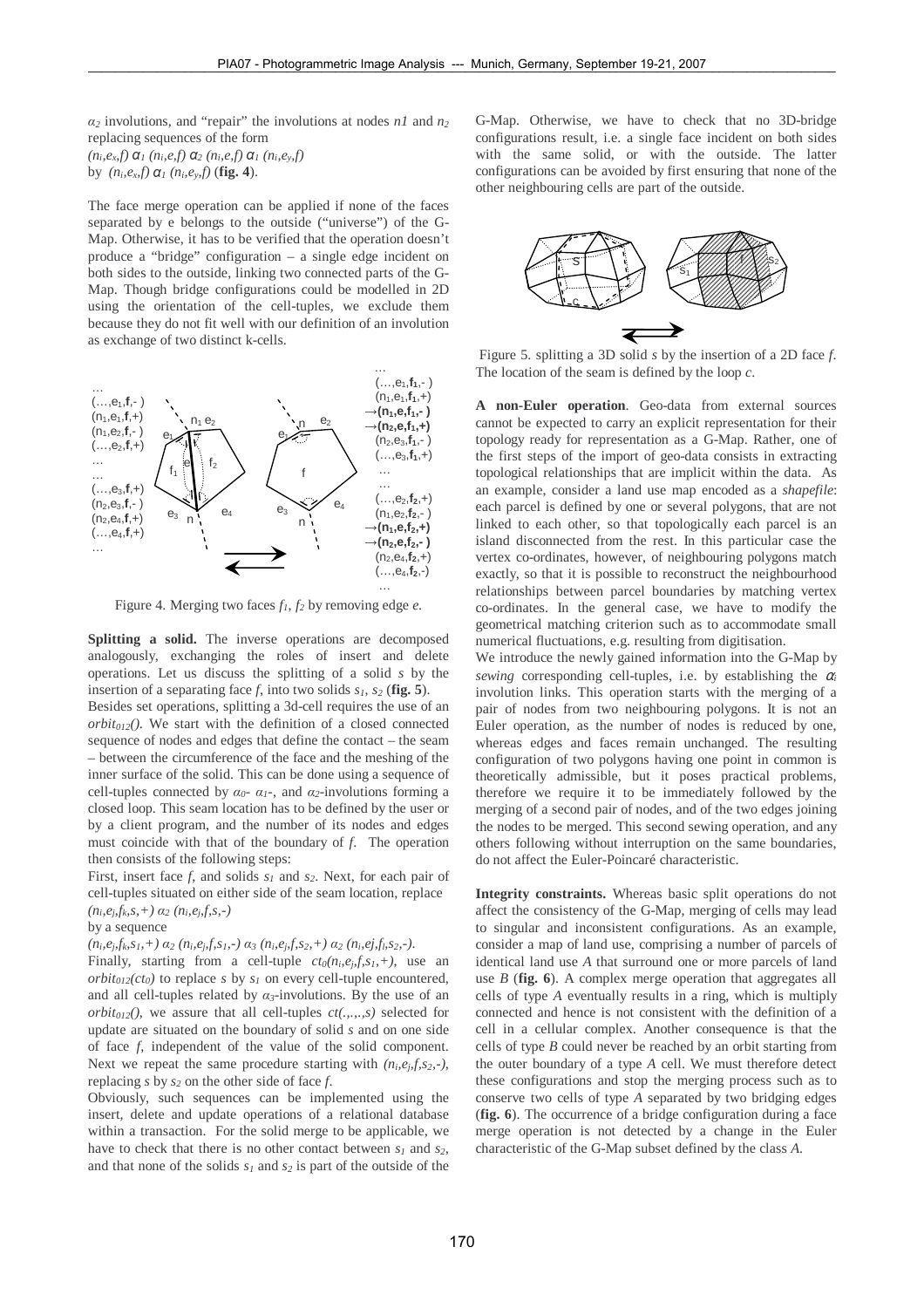

Figure 6. (a) A face *b* of class *B* is completely surrounded by faces *ai* of a different class *A*. (b) Stepwise merging all cells of class *A* results in a bridge configuration (c) and finally in a ring-shaped cell (d).

 It can be detected before the merge operation by verifying that the boundary between the cells to be merged is simply connected, or after the operation by searching for  $\alpha$ -transitions that link two cell-tuples having the same face:

```
SELECT count(*) 
    FROM celltuples 
   WHERE <condition> AND face id= face inv;
```
Any result different from 0 indicates an error. If the bridge configuration is detected after a merge operation, it can be corrected either using DBMS transition rollback, or by performing the inverse edge split operation.

The transition to a ring configuration (**fig. 6d**) can be detected by a change of the Euler characteristic *N-E+F*, where *N*, *E*, *F* are the numbers of nodes, edges and faces respectively. In fact, deleting the last bridging edge doesn't change *N* or *F*, but reduces *E* by one. Though irregular configurations can be avoided during a merge after classification, it is an inconvenience that in some cases contiguous cells of the same class nevertheless must be kept separate. To handle the connected components of a partition, (Fradin et al. 2002) use boolean flags to distinguish those  $\alpha_i$  transitions that join cells of the same class, from  $\alpha$  transitions that link different classes. Moreover, they implement multiple partitions using an array of flag bits associated with the  $\alpha_i$  transitions, supporting several different classifications on the cells of the same basic G-Map. Since their G-Map implementation is based on <sup>α</sup>*i* transitions of darts, rather than on explicitly modelled cell-tuples, we cannot use this approach without modification.

It is possible, however, to adapt this feature to our cell-tuplebased representation by associating the flag array with the celltuple variables node inv, edge inv, etc. that define the  $\alpha$ <sup>*i*</sup> transitions, or simply use queries like the following one:

UPDATE celltuples ct1 SET face\_class\_flag= TRUE WHERE EXISTS( SELECT \* FROM celltuples ct2 WHERE  $ct_2$  face  $id = ct_1$  face inv AND ct<sub>2</sub>.face.class =  $ct_1$ .face.class ); Then, iterators can be derived from the  $\alpha_i$  orbits that yield all cell-tuples associated with a given class *A*, its associated flag values indicating a position at a class boundary or in the interior. Using a nested query or a join, the corresponding relational query can directly return all cell-tuples belonging to a given class *A*, together with the associated flag for further processing (e.g. for skipping interior cell-tuples).

**3.2.4 Realisation of complex generalisation operations:** A Multi-Resolution Database (*MRDB*) of land use (Haunert & Sester, 2005) consists of a stack of maps at different scale and LOD, and a hierarchy of partitions of the map of highest LOD. In this example, the maps are encoded as *shapefiles*, and the aggregation hierarchy is represented by n : 1-relations between successive LODs that are stored in a table.

To establish the topological properties of the MRDB, at each LOD first the isolated polygons are sewed to form a partition of part of the map plane. Then, the classification induced by the lower LOD *B* and the aggregation table is used to "paint" the faces of the map at higher LOD *A*. The resulting partition of *A* can be used to introduce flags distinguishing inter-class <sup>α</sup>*<sup>i</sup>* transitions from intra-class transitions.

In a next step, in order to reduce the amount of data and to establish a more detailed relationship between successive LODs, neighbouring faces of *A* that belong to the same class are merged wherever this is possible without violating the integrity of the G-Map. The result of this operation is an aggregated G-Map *A*' of *A* that, with a number of exceptions, corresponds to the G-Map *B*. At this stage, the user may intervene and modify the aggregation table in order to reduce the number of problematic configurations.

Let us now extend the hierarchical relationship between faces of *A* and *B,* and to establish relationships between nodes, edges and faces of *A'* and *B* respectively. As generalisation may have involved displacements, a simple comparison of co-ordinates is not a sufficient matching criterion. Instead we use the G-Map to find corresponding nodes in *A'* and *B* by comparing the configuration of their neighbourhoods. E.g. if a connected set of class *C* in the G-Map of *A'* corresponds to a face *f* in *B*, we can search for nodes on the boundaries of *C* and *f* that have similar neighbours. As *A'* has been developed from *A* by aggregation of cells, the nodes, and cell-tuples of *A*' correspond to a subset of those of *A*. Thus a finer correspondence between the topologies of *A* and *B* is established, than the initial aggregation hierarchy.

### **4. AN APPLICATION EXAMPLE**

The Hannover Institute of Cartography (IKG) is investigating methods that generalise land use maps by an automatic aggregation of parcels using thematic and/or geometric criteria (Haunert & Sester, 2005). The resulting hierarchies of maps at different LOD are stored in a MRDB (Anders & Bobrich, 2004). The n:1 relationships between polygonal faces between different scales are represented in tabular form (**fig. 7**).

From a set of separate maps at different scales imported into PostGIS/PostgreSQL, we derive corresponding G-Maps. Topological consistency is checked and the Euler characteristic and some basic statistics are established. The n:1 relationship between maps at different LOD induces a classification of the cells of greater scale. Using the elementary merge operations described above, groups of cells of the same class are aggregated either until a 1:1 correspondence is established, or